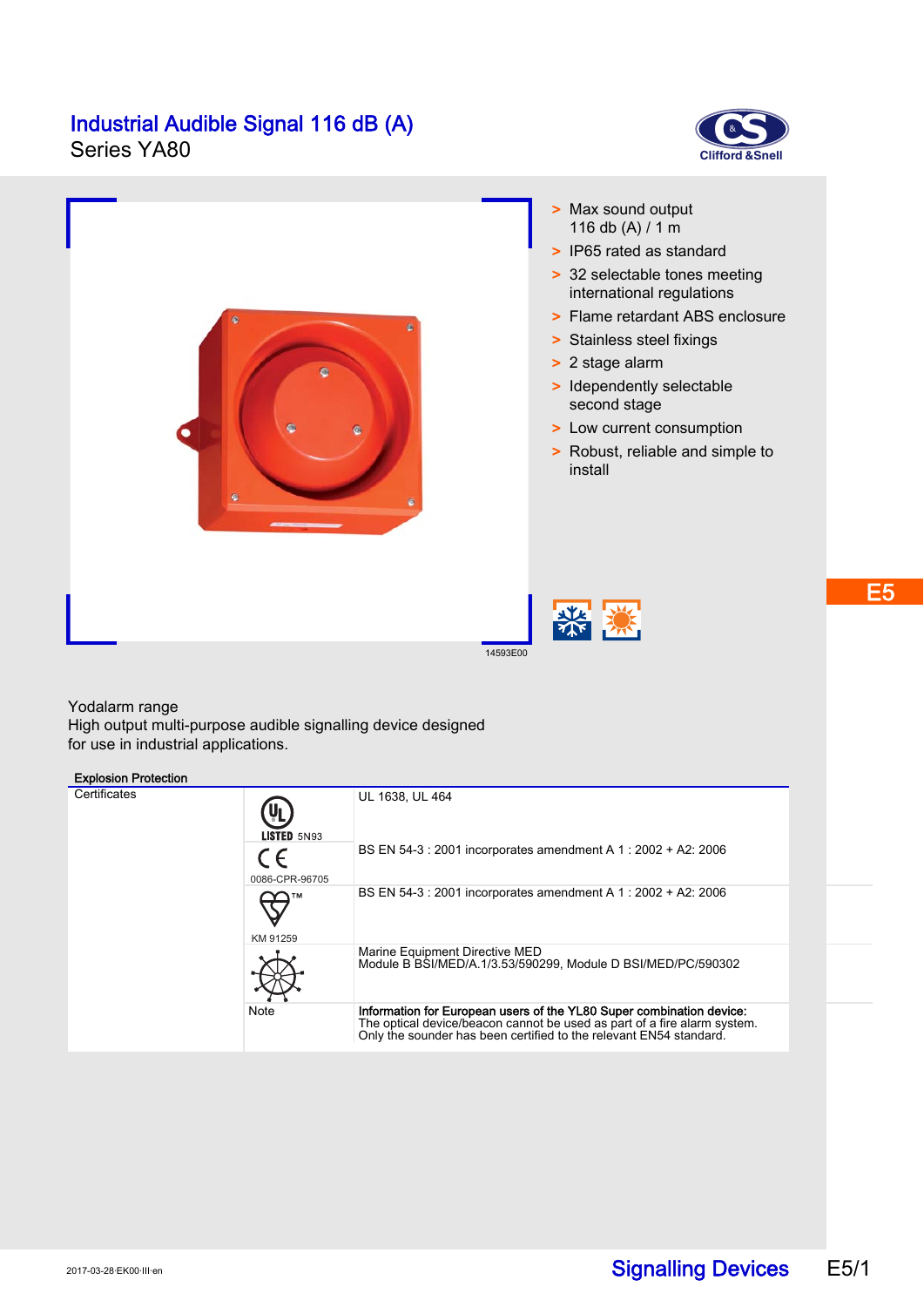# **Industrial Audible Signal 116 dB (A)**<br>Series YA80



| <b>Selection Table</b>                                        |                                                |                                                                                                                                                                                                                                                                                                                                                                                                                                       |                                     |        |              |          |        |  |  |
|---------------------------------------------------------------|------------------------------------------------|---------------------------------------------------------------------------------------------------------------------------------------------------------------------------------------------------------------------------------------------------------------------------------------------------------------------------------------------------------------------------------------------------------------------------------------|-------------------------------------|--------|--------------|----------|--------|--|--|
| Version                                                       |                                                | Enclosure colour                                                                                                                                                                                                                                                                                                                                                                                                                      | <b>Rated operational</b><br>voltage |        | Order number | Art. no. | Weight |  |  |
|                                                               |                                                |                                                                                                                                                                                                                                                                                                                                                                                                                                       |                                     |        |              |          | kg     |  |  |
| YA80 Sounder.<br>BS EN 54-3 + MED.<br>standard devices        |                                                | red flame (RF)                                                                                                                                                                                                                                                                                                                                                                                                                        | 24 V DC                             |        | YA80/D/RF/WR | 204407   | 2.900  |  |  |
|                                                               |                                                |                                                                                                                                                                                                                                                                                                                                                                                                                                       | 115 V AC                            |        | YA80/L/RF/WR | 204422   | 3.280  |  |  |
|                                                               |                                                |                                                                                                                                                                                                                                                                                                                                                                                                                                       | 230 V AC                            |        | YA80/N/RF/WR | 204436   | 3.280  |  |  |
| YA80 Sounder,<br>UL certification                             | red flame (RF)                                 |                                                                                                                                                                                                                                                                                                                                                                                                                                       | 24 V DC                             |        | YA80/D/RF/UL | 204441   | 2.900  |  |  |
|                                                               |                                                |                                                                                                                                                                                                                                                                                                                                                                                                                                       | 115 V AC                            |        | YA80/L/RF/UL | 204443   | 3.280  |  |  |
|                                                               |                                                |                                                                                                                                                                                                                                                                                                                                                                                                                                       | 230 V AC                            |        | YA80/N/RF/UL | 204444   | 3.280  |  |  |
| Note                                                          |                                                | Other voltages and variants are available. Please contact your local sales office for more details                                                                                                                                                                                                                                                                                                                                    |                                     |        |              |          |        |  |  |
| <b>Technical Data</b>                                         |                                                |                                                                                                                                                                                                                                                                                                                                                                                                                                       |                                     |        |              |          |        |  |  |
| <b>Electrical data</b>                                        |                                                |                                                                                                                                                                                                                                                                                                                                                                                                                                       |                                     |        |              |          |        |  |  |
| Rated operational voltage<br>24 or 48 V DC<br>115 or 230 V AC |                                                |                                                                                                                                                                                                                                                                                                                                                                                                                                       |                                     |        |              |          |        |  |  |
| Current consumption                                           |                                                | 24 V DC<br>309 mA                                                                                                                                                                                                                                                                                                                                                                                                                     |                                     |        |              |          |        |  |  |
|                                                               |                                                | 115 V AC                                                                                                                                                                                                                                                                                                                                                                                                                              |                                     | 118 mA |              |          |        |  |  |
|                                                               |                                                | 230 V AC                                                                                                                                                                                                                                                                                                                                                                                                                              |                                     | 59 mA  |              |          |        |  |  |
|                                                               |                                                |                                                                                                                                                                                                                                                                                                                                                                                                                                       | at tone 1                           |        |              |          |        |  |  |
| Operational parameters                                        |                                                |                                                                                                                                                                                                                                                                                                                                                                                                                                       | + or - 10% of nominal               |        |              |          |        |  |  |
| Line monitoring                                               |                                                | 3 wire, 2 stage or 2 wire, single stage: monitor via reverse polarity<br>2 wire, 2 stage i.e. bi-polar inputs: monitor via threshold (applied voltage < 1 V)                                                                                                                                                                                                                                                                          |                                     |        |              |          |        |  |  |
| Acoustic data                                                 |                                                |                                                                                                                                                                                                                                                                                                                                                                                                                                       |                                     |        |              |          |        |  |  |
| Volume                                                        |                                                |                                                                                                                                                                                                                                                                                                                                                                                                                                       | max. 116 dB (A)                     |        |              |          |        |  |  |
|                                                               | Sound stages                                   |                                                                                                                                                                                                                                                                                                                                                                                                                                       | 2, independently selectable tones   |        |              |          |        |  |  |
| Sound selection                                               |                                                |                                                                                                                                                                                                                                                                                                                                                                                                                                       | via DIL switch                      |        |              |          |        |  |  |
| <b>Ambient conditions</b>                                     |                                                |                                                                                                                                                                                                                                                                                                                                                                                                                                       |                                     |        |              |          |        |  |  |
| Operating temperature<br>range                                |                                                | $-25$ +55 °C<br>Standard variants:                                                                                                                                                                                                                                                                                                                                                                                                    |                                     |        |              |          |        |  |  |
|                                                               |                                                | $-35$ $+66$ °C<br>UL certified variants:                                                                                                                                                                                                                                                                                                                                                                                              |                                     |        |              |          |        |  |  |
| Storage temperature                                           |                                                | $-40+70$ °C                                                                                                                                                                                                                                                                                                                                                                                                                           |                                     |        |              |          |        |  |  |
|                                                               | 93% $\pm$ 3 at 40 °C<br>Max. relative humidity |                                                                                                                                                                                                                                                                                                                                                                                                                                       |                                     |        |              |          |        |  |  |
| Mechanical data                                               |                                                |                                                                                                                                                                                                                                                                                                                                                                                                                                       |                                     |        |              |          |        |  |  |
| Material                                                      |                                                |                                                                                                                                                                                                                                                                                                                                                                                                                                       |                                     |        |              |          |        |  |  |
| Enclosure                                                     |                                                | flame retardant ABS                                                                                                                                                                                                                                                                                                                                                                                                                   |                                     |        |              |          |        |  |  |
| Assembly parts                                                |                                                | stainless steel fixings<br>polyester foil, adhesive                                                                                                                                                                                                                                                                                                                                                                                   |                                     |        |              |          |        |  |  |
| Labels                                                        |                                                | IP65 (IEC60529)                                                                                                                                                                                                                                                                                                                                                                                                                       |                                     |        |              |          |        |  |  |
| Mounting / Installation                                       | Degree of protection                           |                                                                                                                                                                                                                                                                                                                                                                                                                                       |                                     |        |              |          |        |  |  |
| Assembly<br>Connection                                        |                                                | Should be mounted to a reasonably flat wall or bulkhead of suitable material using the lugs<br>projecting from the side of the case. The lugs are bored 10 mm on 250 mm centres. The minimum<br>recommended length of fixing screws is 30 mm. To maintain the integrity of the weather seal,<br>the cable entry must be fitted using a suitable sealed gland.<br>V DC variants separate input and output 2,5mm <sup>2</sup> terminals |                                     |        |              |          |        |  |  |
|                                                               |                                                | V AC variants 2,5mm <sup>2</sup> terminals                                                                                                                                                                                                                                                                                                                                                                                            |                                     |        |              |          |        |  |  |